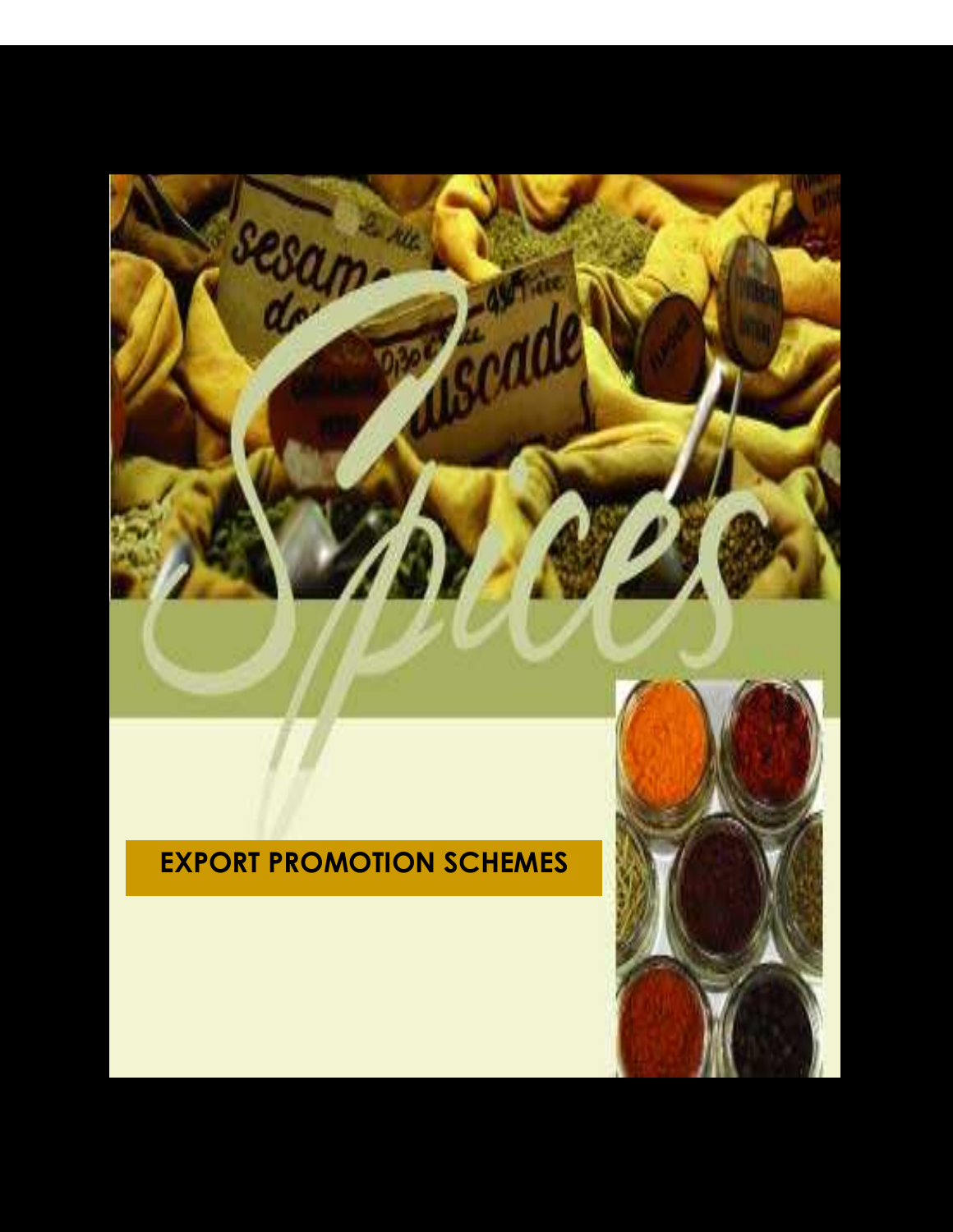

### EXPORT DEVELOPMENT & PROMOTION OF SPICES

To assist exporters in penetrating the developed markets through launching/promoting own brands or buying out existing brands. The scheme aims to promote Indian Spice Brands in new, sophisticated and affluent segments in foreign markets, targeted beyond the ethnic Indian population in these countries and in the Middle East. There are two activities assisted under the scheme viz., [1] Product and Packaging Development and Bar Coding [2] Brand Promotion.

# 1. Product and Packaging Development and Bar Coding:

Effective brand promotion programmes for identified products and its packing, which involves high cost of development, are supported. U nder this activity the assistance will be given for developing appropriate product,packaging and compliance with other statutory requirements in force in the target market including traceability details and Bar Coding. Similarly the Board provides assistance to exporters to develop products to promote different values/applications of spices. Board will also provide assistance to the exporters to buy out existing foreign brand to capture that market and expand the range of Indian products through this brand.

## 2. Brand Promotion:

Under this component, positioning of specified brands in the identified outlets in selected cities as well as necessary promotional measures for brand building such as Media promotion, Promotional trips abroad participation in international fairs etc., are considered for financial assistance. The Board will undertake the required market studies and marketing strategy development for promoting branded products and it will be disseminated to the exporters for market penetration.

# Eligibility:

All registered exporters of spices who have registered their brands with the Board, SHC/Logo holders and holders of organic certification are eligible to avail the benefits under the scheme. An expert committee constituted by the Spices Board will evaluate the proposal and approve.

The facility will cover spices in all forms exported in institutional packs upto 25 kgs and consumer packs of spices in all form including curry powders and mixed ground spices upto 5 kgs will be qualified for availing the assistance.

#### Scale of Assistance:

Interest free loan upto 100% for slotting/listing fee and promotional measures and 50% of the cost of product development, subject to a maximum of Rs.2.50 crores per brand and Rs.5.00 crores where brand buyout is involved for

Product and Packaging Development and Bar Coding and (b) Brand Promotion will be considered per exporter during the XI plan period. For undertaking the brand promotion and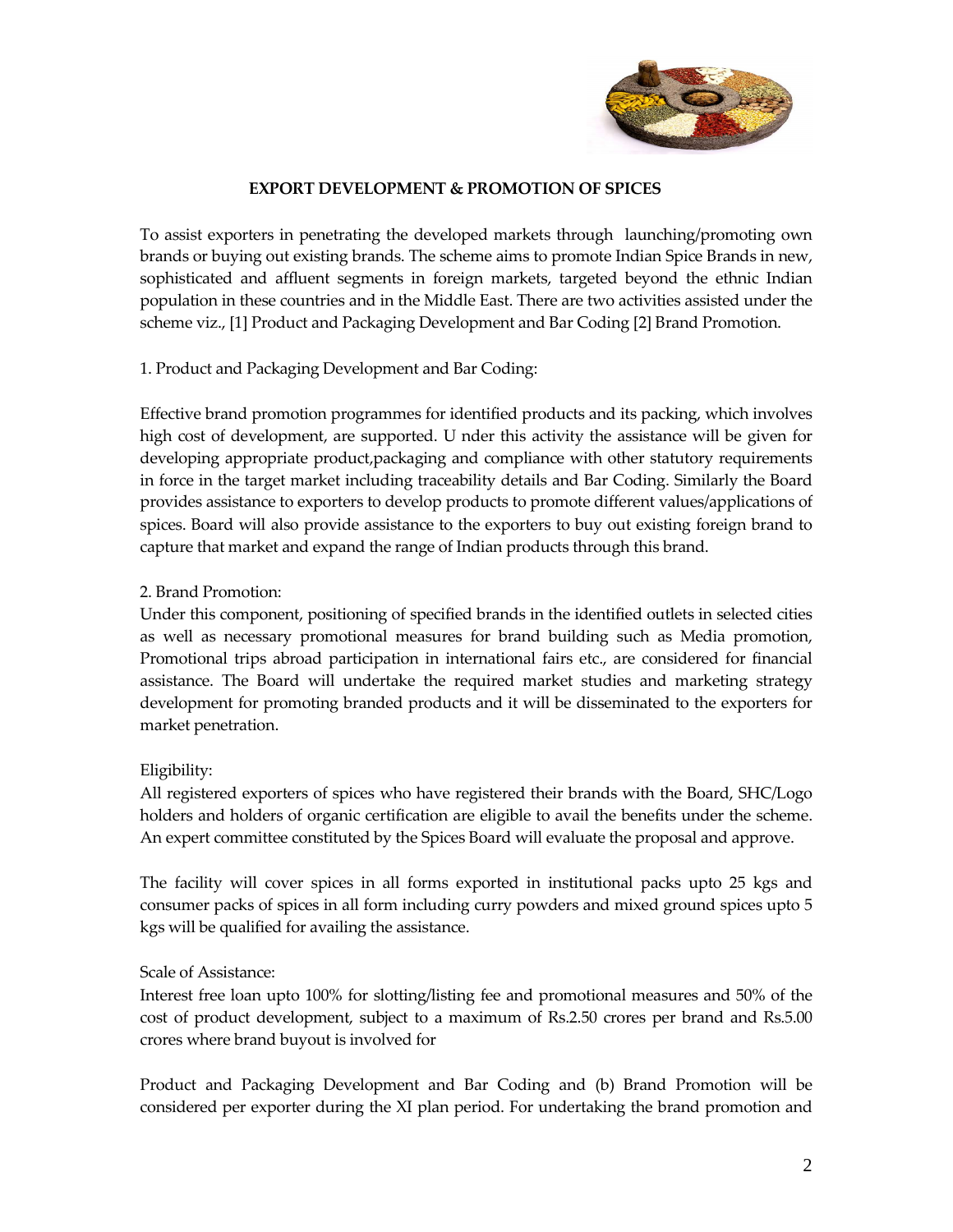

other related campaign the exporter has to meet the entire foreign exchange requirement. This assistance is restricted to the first three years of promoting the brand.

## Mode of Operation:

On the basis of the market study, an appropriate marketing strategy will be evolved and implemented by the exporter in consultation with the Board.Based on the market study conducted and indications about sufficient potential, prospective exporter/ exporters willing to take part in the scheme will be identified.

When the loan is approved the Board will provide the funds to the exporters for meeting their estimated annual expenditure for brand promotion in accordance with the programmes approved by the Board and in the manner stipulated.The exporter who has availed the loan should submit half yearly progress report to the Board. This would be reviewed by a committee constituted by the Board for the purpose.

The repayment of loan shall be in equal annual installments commencing from the 4TH year and end in the 8th year from the date of receipt of the fund by the applicant exporter.

Spices Board will periodically review the progress of implementation of the scheme; expenditure, export growth etc and continuation of the assistance will depend largely based on: i) Qualitative analysis of the brand acceptance in the market

- ii) Stability and reach of the brand in the market
- iii) Growth and competence of the brand
- iv) Export growth in real terms.

An exporter can avail the assistance under the scheme for promoting the given brand in a maximum of 5 countries in the XI plan period. At the end of the third year, a detailed review will be made by the Board to determine the impact and need for continuation of assistance, if required, from the fund for a further period.

#### Submission of proposals:

The exporter who desires to avail of the assistance under this components has to submit an application in the prescribed format along with copies of detailed proposal covering details of the market promotion to be undertaken with cost break up in each segment separately.

### Conditions:

- a) Total approved amount for the programme will be released in three equal installments at the beginning of each year.
- b) Before the release of the loan, the applicant has to provide a bank guarantee in the prescribed format for an amount equivalent to the loan sanctioned on a stamp paper. This guarantee is to be renewed well before the date of expiry. The guarantee also needs to be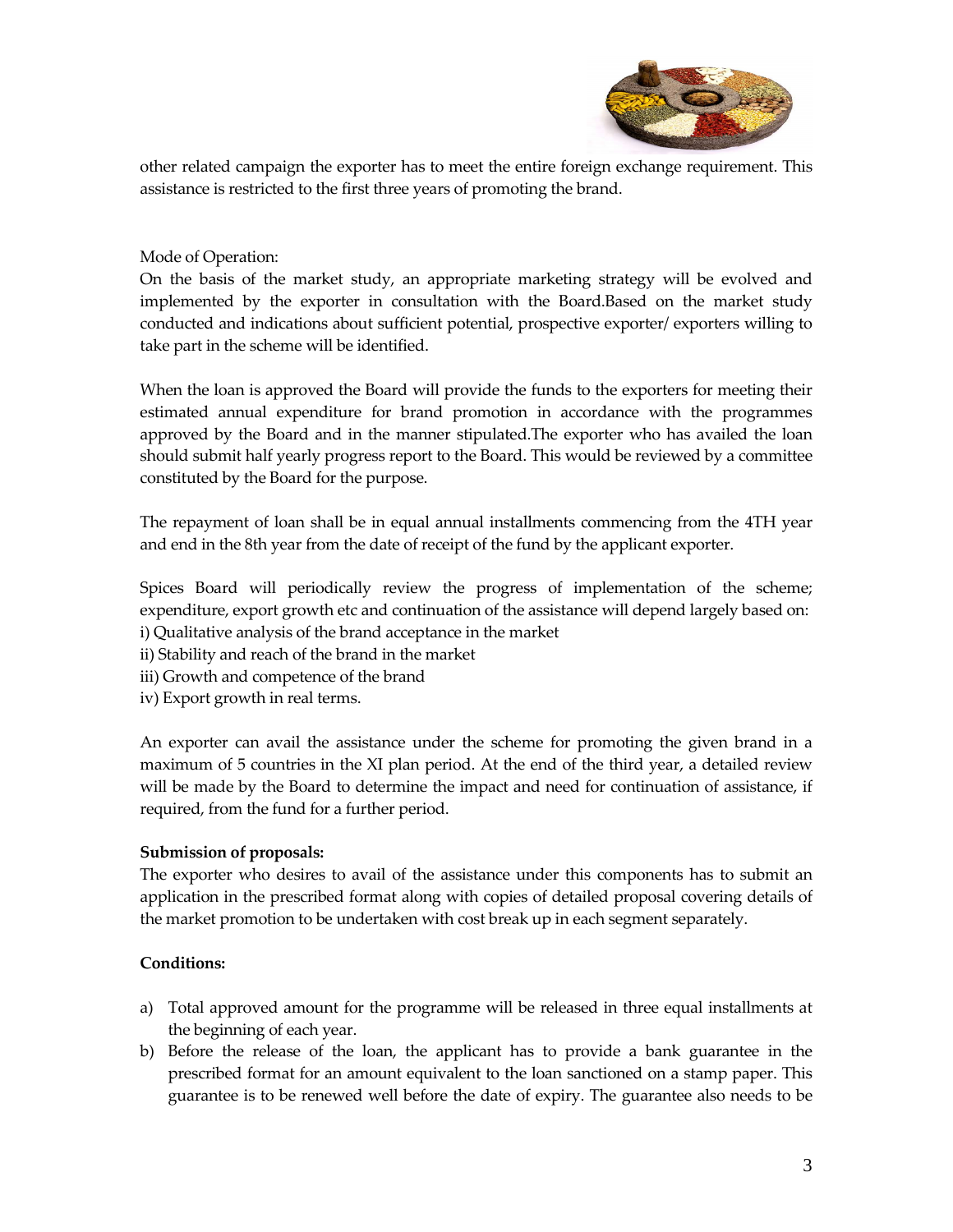

enhanced as and when further installments of loan are sanctioned/released and an amended agreement on stamp paper should also be executed to the Board.

- c) By the end of every six months the loanee has to give a detailed report of the activities undertaken along with a progress report and an expenditure statement that the loan has been fully utilized for the sanctioned purpose should be submitted at the end of the each year.
- d) Supporting documentary evidence for the expenditure incurred/committed has to be produced.
- e) An export obligation of 5 times of the loans availed over a period of 8 years from the drawal of the 1st installment of loan.
- f) In the event of any misuse of funds from the loan amount the exporter has to refund the entire loan together with existing rate bank interest plus 2 % period interest thereon immediately to the Board.
- g) In the event of default in repayment, the Board reserves the right to invoke the bank guarantee executed by the loanee and recover the loan amount.
- h) The loan shall be paid in Indian currency only.
- i) In the case of any dispute, the decision of the committee shall be the final.

## Trade Promotion

Guidelines/working procedure There are three components under the programme of "Trade Promotion" viz.,

(1) Sending Business Samples Abroad (2) Printing Promotional Literatures/Brochures (3) Packaging Development and Bar Coding Registration are supported for promoting spices and spice products. Providing assistance for these components are essential for developing export business, securing orders, better presentation of capabilities to the buyers and to promote modern/scientific packaging for retail market by which the country may build up better image, increased shelf life for the products and higher value realization.

(1) Sending Business Samples Abroad: For finalizing the transactions on the basis of samples and to provide more clarity in dealings and also to eliminate the possibility for trade disputes on quality aspects, the Board is providing assistance for sending business samples of spices and spice products abroad. Under this component, the Board supports the exporters by reimbursing the cost of courier charges.

(2) Printing Promotional Literatures/Brochures: Printing of promotional literatures/brochures, video films/CDs, other electronic modes to project competence and capabilities of the products and services offered to the prospective buyers abroad is supported by the Board. Under this component, the Board offers financial assistance to qualified exporters of spices/spice products to bring out good promotional literatures/ brochures/video films/CDs and other electronic modes.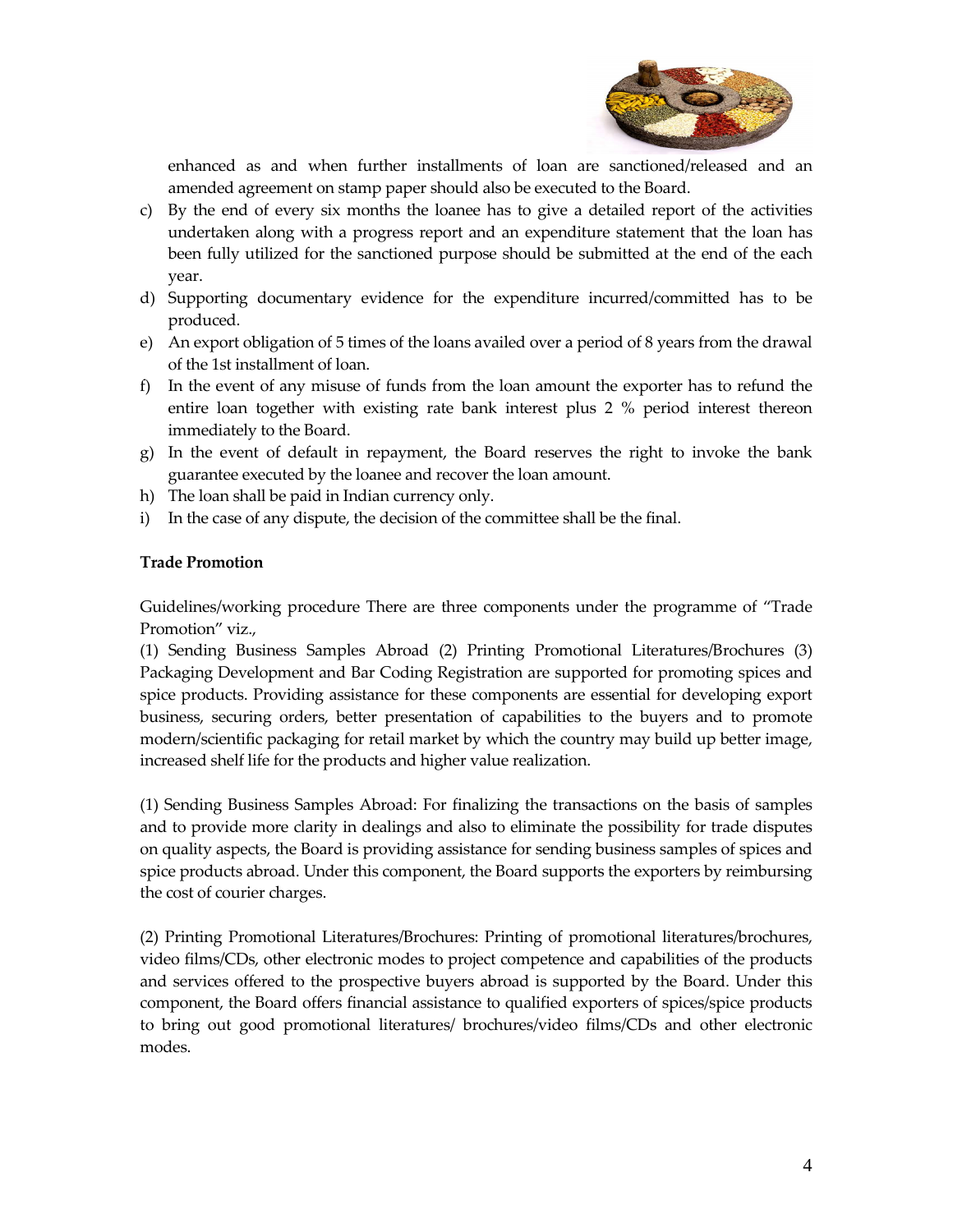

(3) Packaging Development and Bar Coding for promoting spices and spice products: For improving the existing packaging and develop modern packaging for increased shelf life, reduce storage space, establishing traceability and better presentation of Indian spices in markets abroad, financial assistance is provided by the Board. Cost of Bar Coding registration for all types of packing and traceability systems are also proposed for financial assistance under this component.

Eligibility: All registered exporters who are holding Spices Board Logo/Spice House Certificate/Brand Registration with the Board/Organic Certification are eligible for availing assistance under the scheme. In the case of assistance for packaging development and bar coding, all registered exporters are eligible to avail the assistance under this component. Scale of assistance:

1. Sending business samples abroad: Financial assistance upto Rs.50,000/- per exporter per year is provided to meet the cost of courier/air freight charges for sending business samples to the buyers abroad. However, the sample of one consignment should not exceed 1 kg in the case of spice oil & oleoresin and 10 kgs for other spices and spice products.

2. Printing promotional literatures/brochures: Financial assistance @ 50% of the cost subject to a maximum of Rs. 2.00 lakhs per brochure and such assistance will be extended maximum twice per exporter during the plan period.

3. Packaging Development and Bar Coding Registration: Assistance will be to the tune of 50% of the cost packaging development and bar coding registration subject to a ceiling of Rs.1.00 lakh per exporter per year.

Export Obligation for availing assistance: No export obligations are prescribed for availing assistance for these three components.

Application for availing assistance: Eligible exporters may apply to the Board with the following:

1. Application in the prescribed form.

2. Copy of SHC/Logo/Organic Certification/Brand Registration (for component Nos.1 & 2)

3. Original of the courier waybill, POD and proof of payment (for component No.1).

4. Details of the promotional activity along with draft literature/brochure etc. (for component No.2)

5. Quotation for consultancy, design, dummy, printing, paper (with sample), packing material etc. (for component Nos.2 & 3)

6. Details of bar coding registration/traceability standards (for component No.3)

7. Test Certificate of packing material from IIP (for component No.3)

Based on the above documents and also on any other additional documents required in support of application, if any, may be called for, the Board shall accord in principle approval to proceed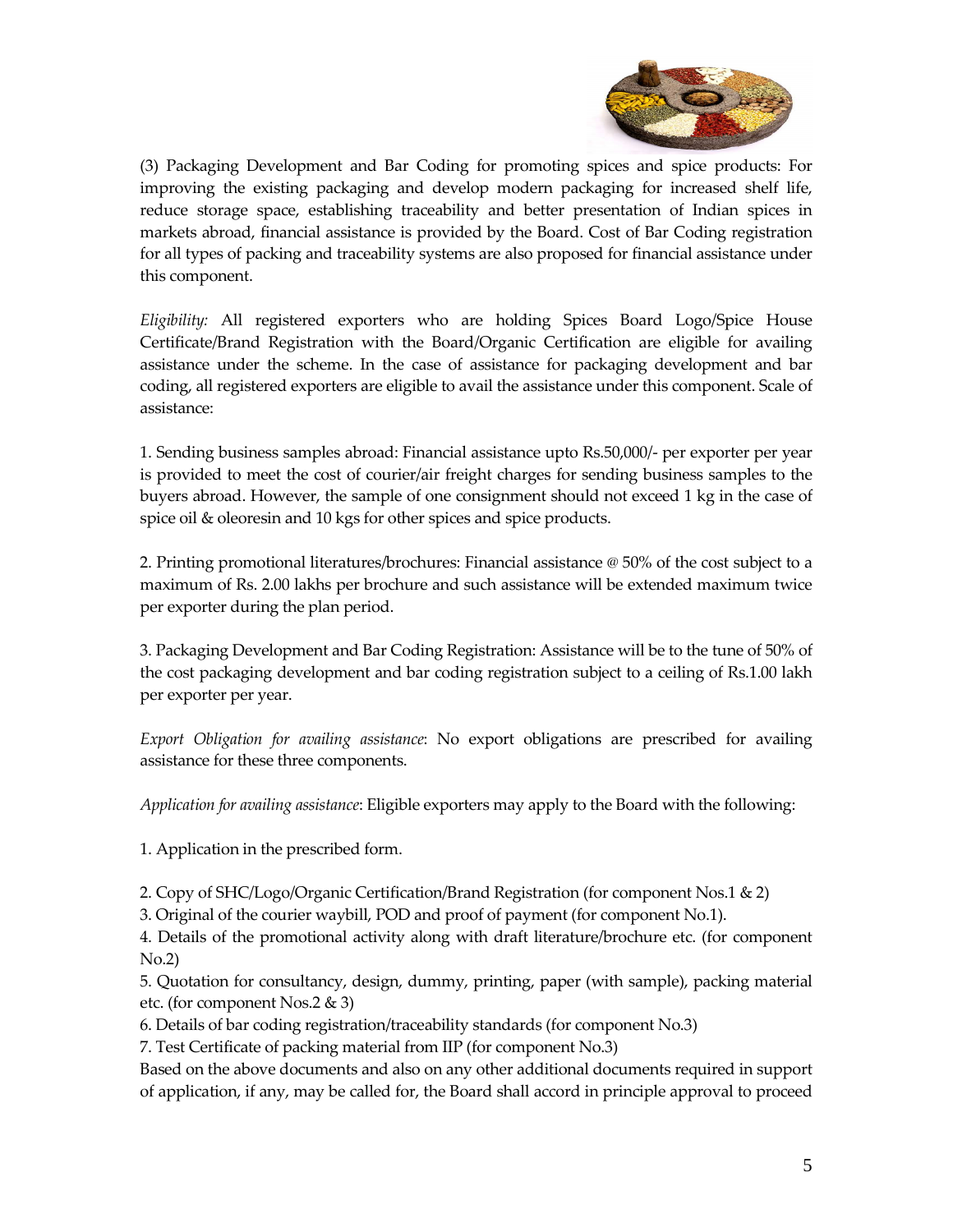

with the work. However, in the case of reimbursement of courier/air freight charges, prior approval is not required.

Inspection/verification: On completion of the activity, the applicant may submit the following documents to the Board:

1. The final version of the printed literature/brochure/CD/video film/packages developed etc. (two copies)

- 2. Copies of bills, vouchers and receipts (self attested)
- 3. Proof of payment of the expenditure
- 4. Expenditure statement duly certified by the Chartered Accountant

5. Pre-stamped receipt for the eligible amount On receipt of the claims for the above activities and on satisfactory completion of the activity, the Board will consider providing the eligible grant in aid to the exporter.

Release of Grant: On completion of the activity and based on the verification report, the Board may reimburse the eligible grant in aid to the exporter or to the nominated agency/institution. In the case if courier /air freight charges, the exporters may raise the claims for reimbursement on quarterly basis and the bills relating to the last quarter of the financial year should be submitted before 20th of March.

# "International Trade Fairs/Meetings"

Guidelines/working procedure There are two components under the programme viz.,

(1) Participation in International fairs/exhibitions

(2) Participation in International meetings/seminars are assisted for market expansion. Assistance under these components is provided to induce exporters for exhibiting spices and spice products, building up business relationships and collect information on the changing market requirements for taking appropriate action.

(1) Participation in International fairs/exhibitions: For introducing spices and spice products, establish business relationship with buyers abroad and to showcase the recent developments of the spice industry, the Board provides assistance to the exporters for participation in international trade fairs and exhibitions abroad. During the participation, details on the recent developments of the spice industry/new products / process introduced are also collected by the exporters for market development. In addition to the financial support provided by the Board for trade fair participation, as directed by the Government, assistance to all registered exporters for participating in different food fairs are also provided as per MDA guidelines.

(2) Participation in International meetings/seminars is assisted for market expansion. India is a member of American Spice Trade Association (ASTA), European Spice Association (ESA), International Organization of Spice Trade Association (IOSTA), CODEX Committees and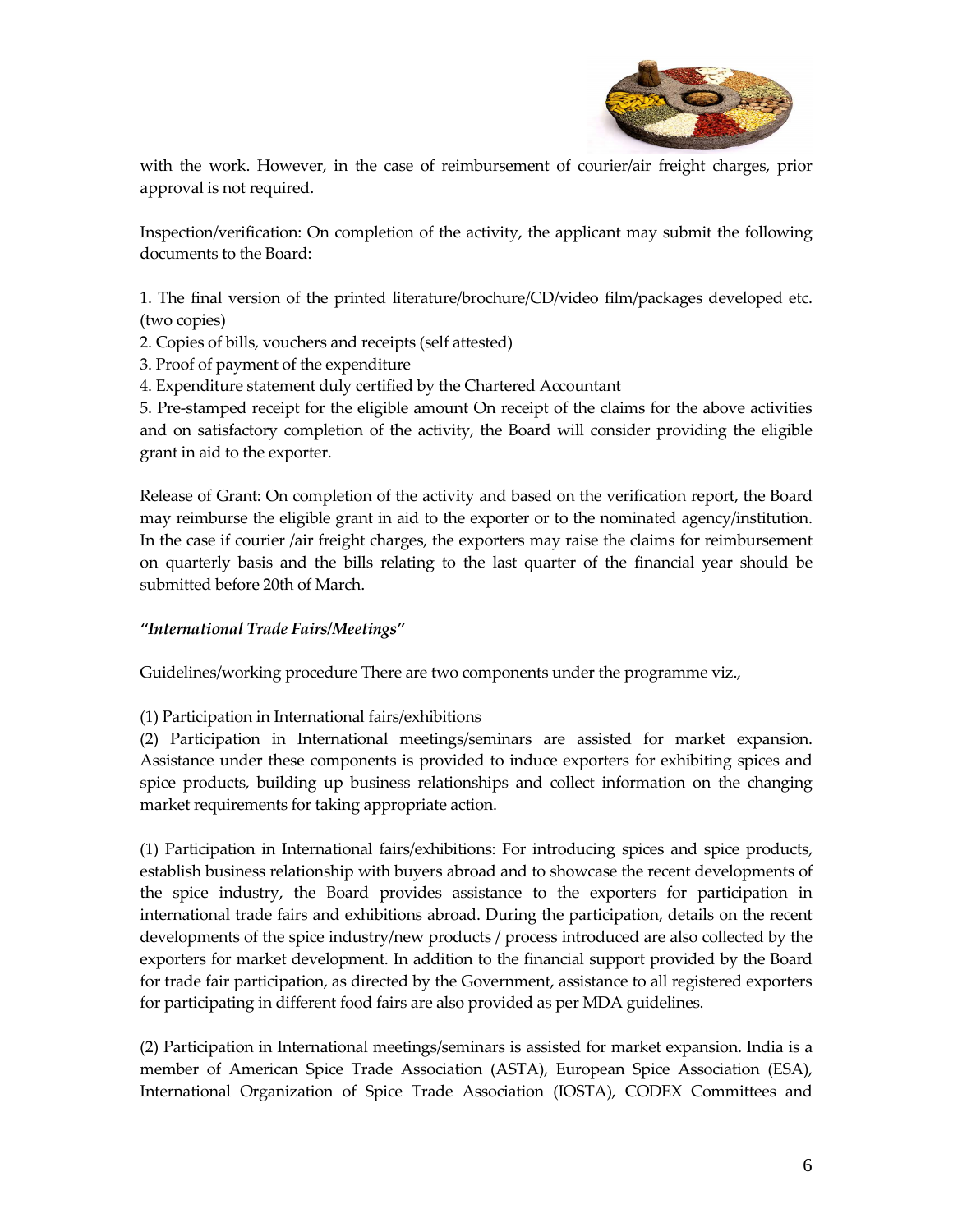

International Pepper Community (IPC) and regularly participating in the annual conventions/meetings of the above associations. For participation/deliberation in international meetings/ seminars/delegation and suggest future course of action to be taken for export promotion, the Board is providing assistance to meet the cost of participation by the exporters associations / forums, if they are representing the industry in any of the above meetings as desired by the Spices Board.

Eligibility:All registered exporters are eligible to avail the grant under the component No.1 above on a reimbursement basis against the production of required documents. Representatives of exporters' associations/forum nominated to the International meetings/seminars to address common issues of the spice industry are eligible to avail the assistance under the component No.2 above.

## Scale of Assistance:

1. Participation of exporters in international trade fairs/exhibitions Board provides assistance to exporters by reimbursing 50% of the airfare (economy excursion class) for visits to trade fairs subject to a maximum of Rs.60,000/- for Logo/SHC holders and Rs.40,000/- for holders of registered brand and organic certificate, per exporter per year. In case of hiring independent stall, extent of assistance will be 50% of the cost per exporter per year subject to a ceiling of Rs.1 lakh. In addition to the above, assistance to all registered exporters for participation in international trade fairs, buyer-seller meet etc., are also provided as per the terms and conditions specified under MDA scheme from time to time.

2. Participation of exporters in International meetings/seminars and delegations Qualified representatives are assisted to participate in the international meetings/seminars/delegations by extending financial assistance upto 50% of their airfare (economy excursion class) subject to a ceiling of Rs.1.5 lakhs per year per exporter.

Export Obligation for availing assistance No export obligation is prescribed for availing assistance for all the activities/ components detailed above. Application for availing assistance: Application indicating the proposed activity in the prescribed form should be submitted to the Spices Board atleast 15 days prior to the commencement of the programme. Based on the application and also on any other additional documents/details in support of the documentation, if any, the Board may accord in principle approval to proceed with the activity.

Inspection: Immediately after completion of the activity but positively within 90 days of his/her return to India, the beneficiary shall submit their claim to the Board with the following documents:

1. Brief report about the activity participated and achievement made.

2. Legible photocopy of passport highlighting the entries about departure from and arrival in India and also countries visited or documentary evidence such as hotel bills, boarding pass etc.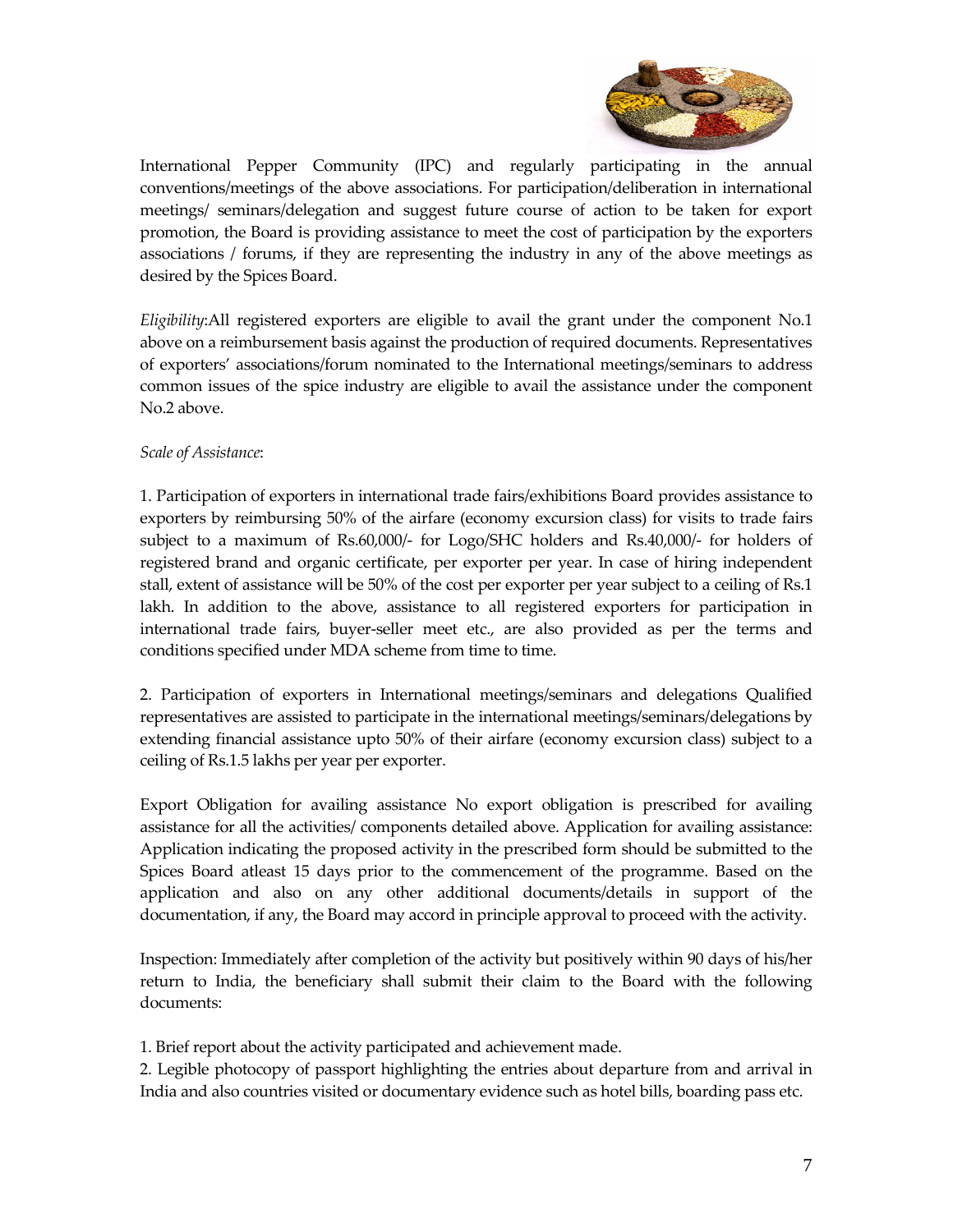

3. Copy of air ticket/jacket used during the journey.

4. Proof of payment for airfare (bills/receipts)

5. Self certified copies of receipt, bank advise etc., evidencing payment made towards stall charges and electricity (as applicable)

6. Stamped advance cash receipt to the eligible amount for payment from the Board. On receipt of the claim, the case will be considered and grant will be reimbursed as per the Spices Board/MDA guidelines.

Release of grant: On completion of the activity and based on the claim forms, Board may reimburse the eligible grant in aid to the exporter or the nominated agency/institution.

# Spices Processing in North Eastern Region

Guidelines / working procedure: This scheme proposes to provide financial assistance to the spice growers' co-operatives, farmers' associations, NGOs representing spices growers and individual entrepreneurs in North Eastern and hill states to establish primary processing facilities for spices for organized marketing of the produce in domestic and international markets with possible value addition. Under this scheme, all types of primary processing facilities, which do not require very high investments, are envisaged here to ensure dispersed and relatively low to middle level value addition, particularly to avoid distress sale and largescale wastage of locally grown spices will be supported.

Eligibility:Spices growers' co-operatives, farmers' associations, NGOs representing spices growers and individual entrepreneurs in the North Eastern and hill states.

Scale of assistance:Grant in aid is provided to the tune of 33% of the cost of all types of primary processing facilities subject to a maximum of Rs. 25.00 lakhs during the plan period per beneficiary. In respect of farmers' groups the assistance will be upto 50% of the cost of primary processing facilities subject to a maximum of Rs.35.00 lakhs per beneficiary.

Export Obligation: The beneficiaries are required to fulfill an export obligation against availing assistance by exporting spice and spice products worth five times of the grant in aid within five years from the date of completion of the processing facilities. For discharging the export obligation, the export effected directly by the beneficiary, if any, as well as the supplies made by the beneficiary to other exporters for export (deemed export) will be considered. Application for assistance

Eligible applicant may apply to the Board in the prescribed format and obtain 'in-principal' approval to their proposal before implementation of the project.

1. Application in the prescribed form in duplicate

2. Project description appraised by financial institutions / Chartered Engineer or any other competent technical organization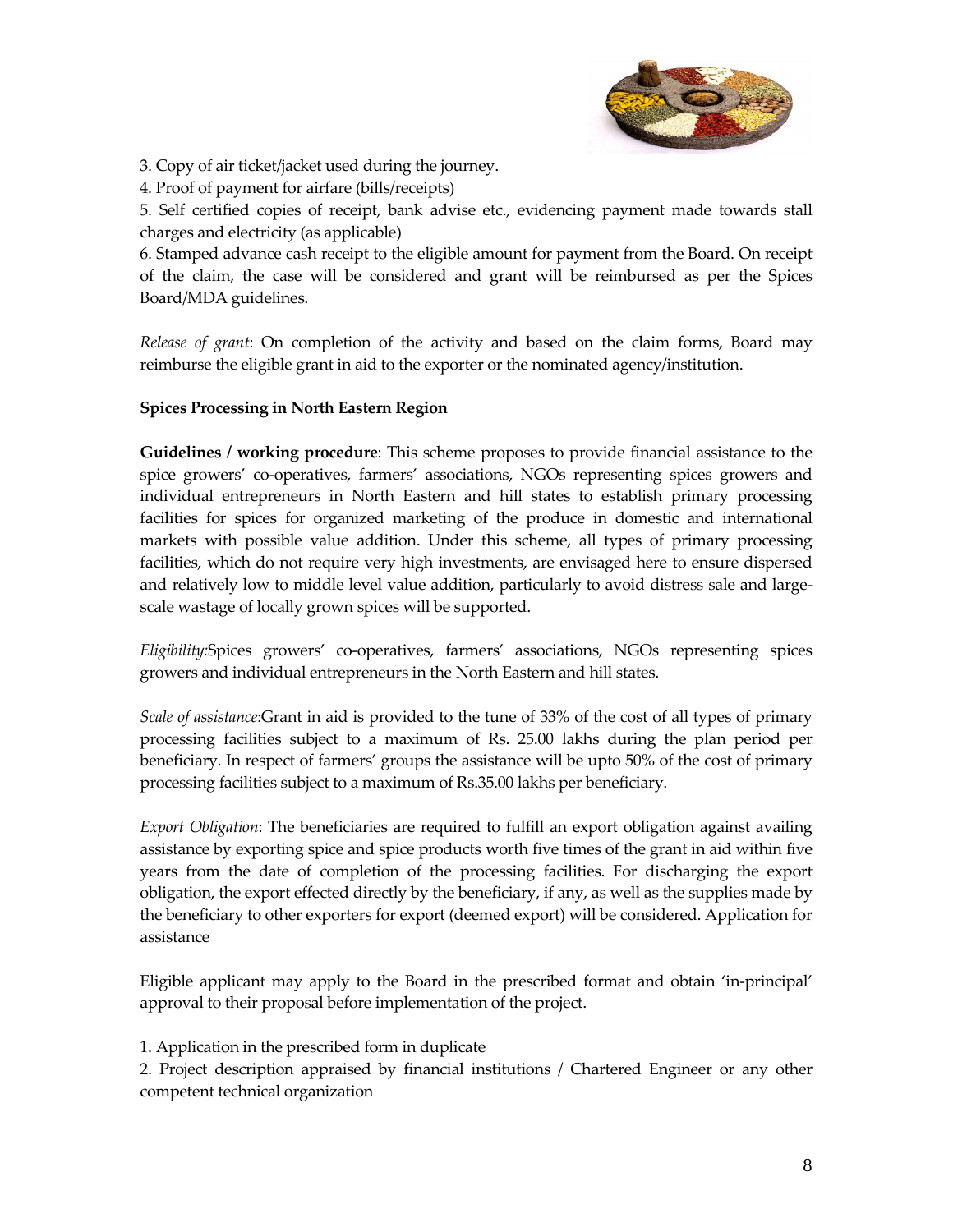

### 3. List of equipments proposed to be installed

4. Copies of quotations for machineries / equipments from a minimum two parties The claims on expenses on setting up the processing facilities/equipments after the date of application for grant in aid only will qualify to work out the cost of the project for the purpose of payment of grant in aid. All payments for the processing facilities/equipments etc., should be made by crossed cheque/demand draft, which should be reflected in the bank statement. Payment by cash to petty expenditure connected with the project shall be considered upto Rs.35,000/- only.

## Inspection

The beneficiary on completion of the project/installation, shall submit the following documents to the Board:

- 1. Completion report
- 2. Copies of bills/vouchers/receipts (self attested)
- 3. Expenditure statement duly certified by the Chartered Accountant

4. Bank statement detailing payments released for qualified activities/components of the project or copies of demand drafts relating to the payment effected for the project.

On receipt of the claims after completion of the project, the Board will arrange for an inspection of the unit for physical verification of the installations of equipments/machineries. The inspection team may consist of an officer from the Board and a local representative from the industry department/EIA/ Agmark or any other Government agencies.

Release of Grant On satisfactory completion of the project, and based on the recommendation of the inspection team, the Board may sanction payment of the grant-in-aid to the exporter or to the nominated agency/institution. The amount of assistance shall be disbursed in one lump sum after the beneficiary executes an agreement for discharging the export obligation.

#### Infrastructure Development

#### Guidelines/working procedure:

 There are four components under the programme of 'Infrastructure Improvement' viz., (1) Adoption of Hi-Tech in Spice Processing (2) Technology and process upgradation (3) Settingup/up-gradation of in-house quality control laboratory (4) Quality certification, validation of check samples, training of lab personnel for export development of spices and spice products. Providing assistance for these components are necessary to empower the industry to adopt such methods of processing the produce by which the country may acquire a distinct image as the source of quality/safe products, consistency in meeting quality requirements and obtain recognition for the country as the 'international processing hub'.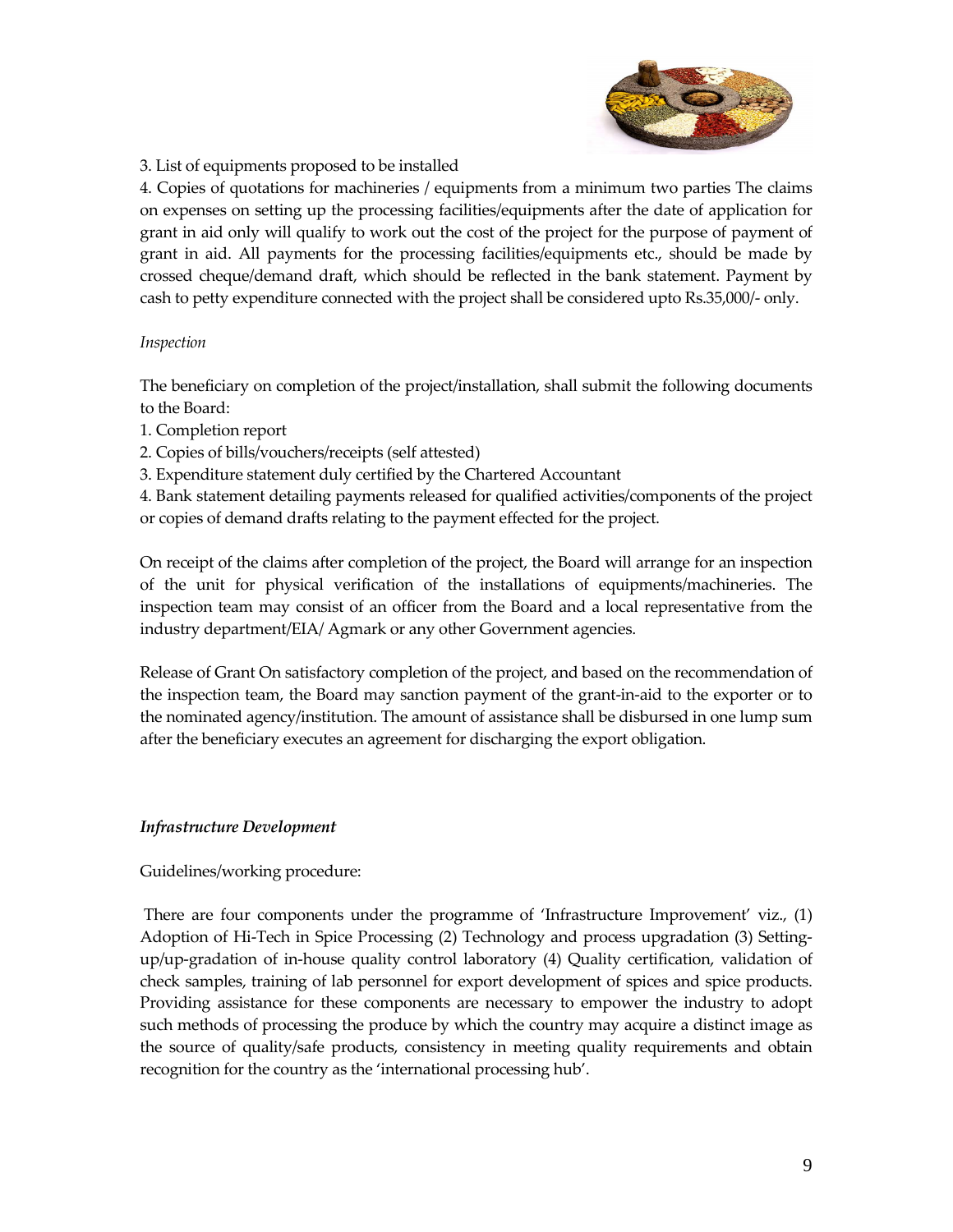

(1) Adoption of Hi-Tech in Spice Processing In order to encourage higher end value addition in spices processing through the most modern and scientific facilities for ensuring food safety and quality in the international market for increased value realization, the Board provides financial assistance to the exporters to adopt hi-tech processing facility such as Cryo-grinding, sterilization, steam washing, super critical fluid extraction, gas flushed MVP packaging and/or any other advanced systems in processing, testing, packaging etc. Cost of high-tech plant & machinery, packing system, electrical installations and consultancy charges will be supported under the component.

(2) Technology and Process Upgradation: The scheme proposes to provide financial assistance to the exporters to upgrade their existing processing/packaging facilities to produce better products of high quality standards to match the requirements of foreign buyers. Cost of plant & machinery, packing system, electrical installations and consultancy charges will be supported under this component.

(3) Setting-up/up-gradation of in-house quality control laboratory To promote quality, financial assistance for establishing of facilities to undertake analysis of various parameters on quality of the products including detection of pesticide residues, aflatoxin, physical, chemical and microbial contaminants are provided to exporters. Cost of laboratory equipments/instruments, glassware, laboratory furnitures and other accessories including electrical installations and consultancy charges will be supported under this component.

(4) Quality certification, validation of check samples and training oflaboratory personnel. The following activities will be eligible for financial assistance under this component:

a) Accreditation/Certification of processing units for ISO, HACCP, SQF 2000, GMP traceability, FDA Registration etc.

b) Validation and standardization of check samples sent abroad.

c) Imparting training for laboratory personnel. Under this component, cost of accreditation/certification of processing units (including renewal), cost of analytical charges for validation/standardization in laboratories abroad and charges/expenses for upgrading technical knowledge of laboratory personnel of the exporters in reputed international laboratories preferably approved by USFDA, EU etc.

Eligibility:All exporters having valid Certificate of Registration as Exporter of Spices from the Spices Board and also having an investment of a minimum of Rs.50.00 Lakhs (except for groups of certified organic growers having a minimum of 50 members) are eligible for availing the assistance.

Scale of assistance:Grant-in-aid is provided to the tune of 33% of the cost of various activities listed above under the four components, subject to a maximum of Rs.100.00 Lakhs for general areas and 50% of the cost or Rs.200.00 Lakhs, whichever is less, for special areas. Under the special areas during the plan period 2007-2012, units established in North East Region, hill/difficult areas or units set up by organizations of organic farmers, co-operative societies,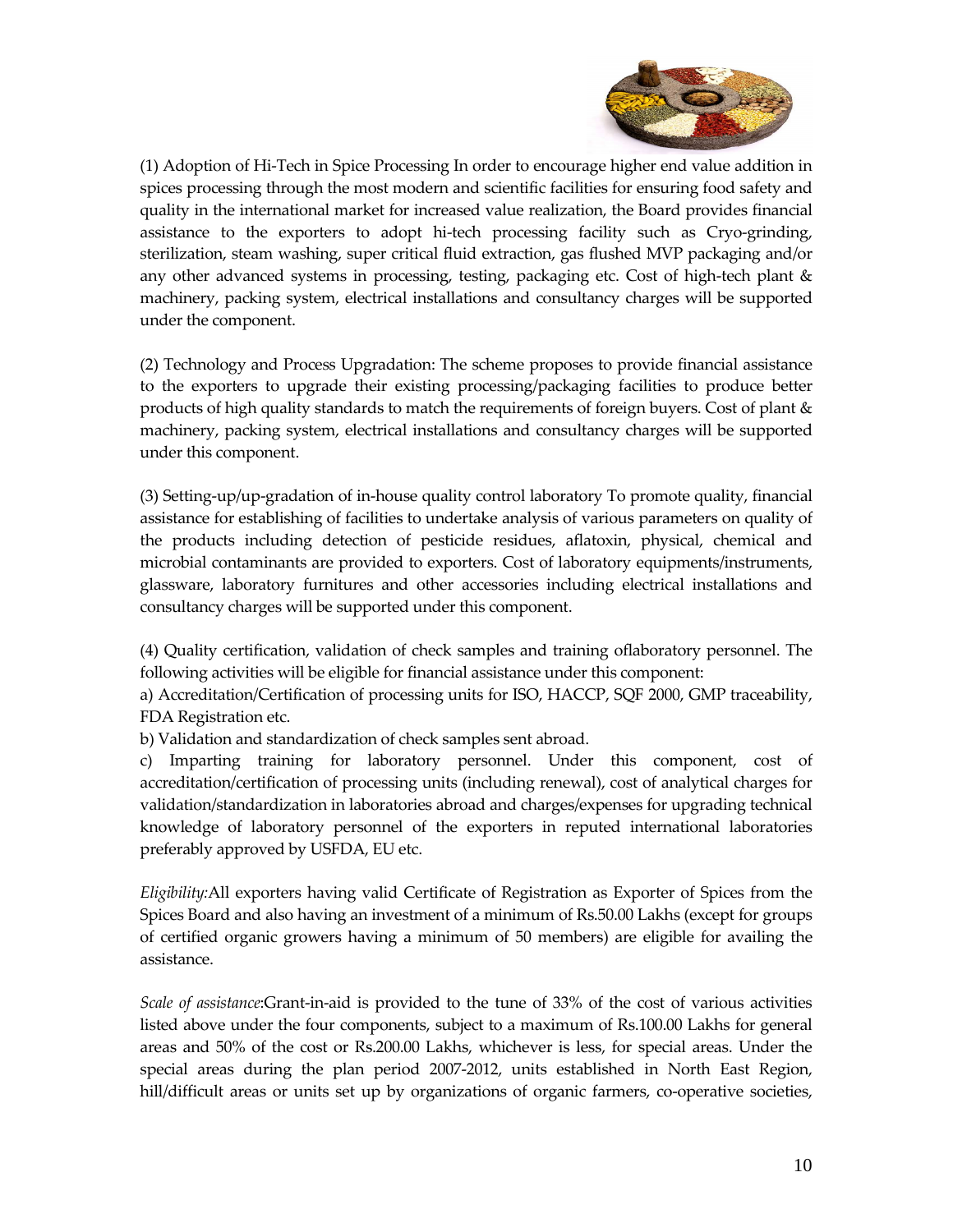

producer companies and Government promoted organizations in any locations are eligible for higher rate (50%) of grant. The financial assistance for the component (4c) would be limited to Rs.60,000/- per training subject to a maximum of three training programmes per exporter during the plan period. However, the total amount of assistance under any or all of the following components (a) Adoption of high-tech in spice processing (b) Technology Transfer & Process Upgradation, (c) Setting up of in-house laboratory and (d) Quality certification/accreditation shall not exceed the limit of Rs.100.00 lakhs in general areas and Rs.200.00 lakhs in special areas/specified promoters during the plan period.

Export Obligation for availing assistance The beneficiaries are required to fulfill export obligation against availing assistance by exporting spices and spice products worth TEN times of the amount of assistance availed under any or all of the above components from the Spices Board over and above his/their average of export performance achieved during the immediate past three years, within a period of FIVE years from the date of completion of the project in the case of general areas. For special/difficult areas and organization/institutions/establishments referred above the export obligation will be FIVE times of the amount of assistance to be fulfilled in FIVE years. In the case of samples sent abroad for validation/standardization as well as training of laboratory personnel abroad, the eligible grant in aid will be released based on the required documents/information furnished by the beneficiary and these two components will not attract the export obligation.

For discharging the export obligation, the export effected directly by the beneficiary as well as the supplies made by the beneficiary to other exporters for export (DEEMED EXPORT) will be considered.

Application for assistance Eligible exporters may apply to the Board with the following:

- 1. Application in the prescribed form in duplicate. (One copy only for component 3&4).
- 2. Project report appraised by financial institution/Chartered Engineer or any other competent technical organization, in duplicate (for component 1 & 2).
- 3. Copy of self-attested document to prove the title of the land in which the unit is established/possession certificate issued by concerned authority (for component 1&2). 4. Flow chart relating to processing activities of the unit. (for component 1&2)
- 4. List of equipments supported by the Board during the XI plan period.
- 5. List of equipments proposed to be installed/set up indicating Make and the Cost.
- 6. Copies of quotations for machineries/equipments from a minimum two parties (except for established suppliers).
- 7. Copy of Certificate of Registration as Exporter of Spices.
- 8. Last year balance sheet of the company certified by the chartered accountant. Based on the above documents and also on any other additional documents in support of the application, if any that may be called for, the Board shall accord in-principle sanction to proceed with the project. The claims on expenses on setting up the plant & machinery/instruments after the date of application for grant-in-aid only will qualify to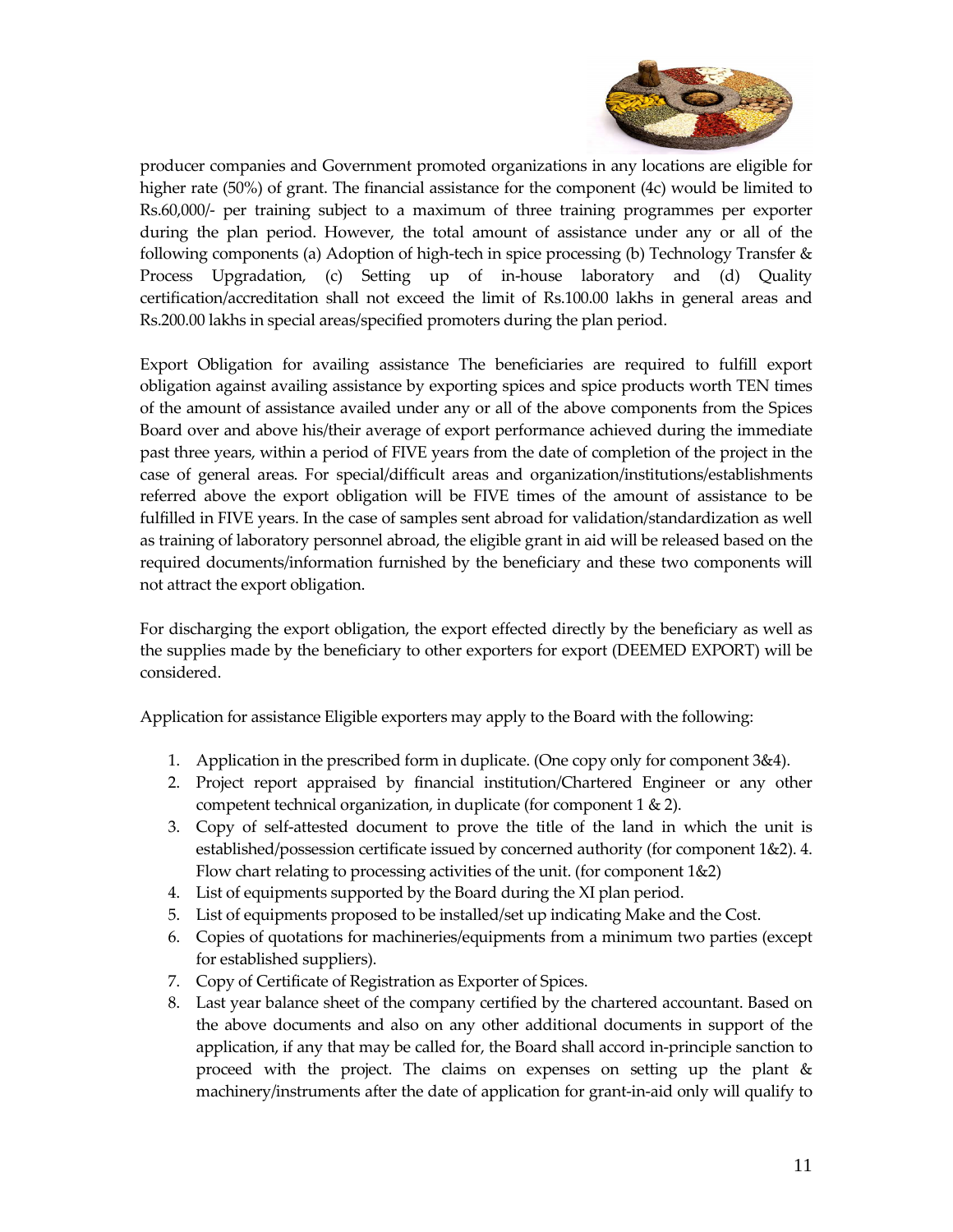

work out the cost of project for the purpose of payment of grant-in-aid. All payments for plant & machinery, equipments, consultancy charges etc., should be made by crossed cheque/demand draft, which should be reflected in the bank statement. Payment by cash to petty expenditure connected with the project shall be considered upto Rs.25,000/- only.

### Inspection

The beneficiary on completion of the project/installation, shall submit the following documents to the Board:

- 1. Completion report
- 2. Copies of bills/vouchers / receipts (self attested)
- 3. Expenditure statement duly certified by the Chartered Accountant
- 4. Bank statement detailing payments released for qualified activities/ components of the project or copies of demand drafts relating to the payment effected for the project.
- 5. Copy of airway bill, invoice for the analytical charges of the samples dispatched abroad for validation/standardization and copy of the analytical report received from the laboratory in which the sample was tested. (for component 4b)
- 6. Receipt from the courier agent along with POD status report for having received the payment. (for component 4b) On receipt of the claims for the above activities, except in the case of sample sent abroad for validation and training of laboratory personnel, the Board will arrange for an inspection of the unit for physical verification of the installations of equipments/machineries. The inspection team may consist of an officer from the Board and a local representative from the industry department/EIA/ Agmark or any other Government agencies. In the case of activity 4b, the claim for the financial assistance shall be sent to the Board within one month from the date of completion of the training with supporting documents like air ticket, and payment details.

#### Release of Grant

On satisfactory completion of the project, and based on the recommendation of the inspection team, the Board may sanction payment of the grant-in-aid to the exporter or to the nominated agency/institution. The amount of assistance shall be disbursed in one lump sum after the beneficiary executes an agreement with the Spices Board and also providing a Bank Guarantee from any scheduled bank in the prescribed formats, favouring the Spices Board for an amount equal to the amount of grant-in-aid for a period till the beneficiary fulfills the stipulated export obligation. Immediately after furnishing the proof of export equal to the export obligation, the bank guarantee will be released.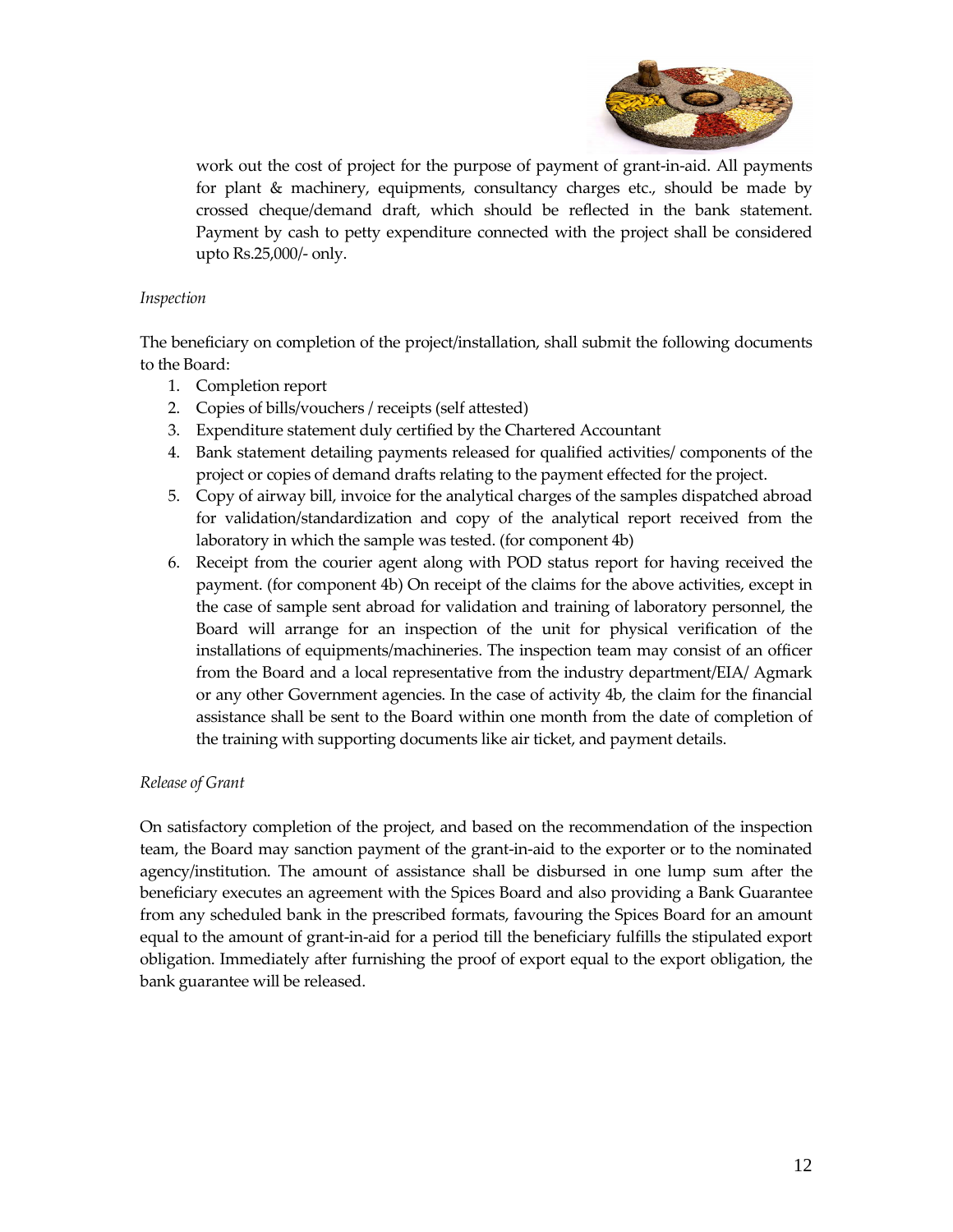

## Product Development & Research

Guidelines / working procedure Under this programme, it is proposed to provide financial assistance to the exporters/research institutions to undertake product research & development.

Major areas for assistance are:

 $\Gamma$  Utilization of the services of national or international research institutes for developing new spice products/applications or for establishing traditional and non-traditional values.

In-house research programmes by entities with sufficient infrastructure facilities.

 Clinical trials to establish and validate therapeutic properties of spices through reputed third parties.

 Patenting and product registration in consuming countries. Spices Board shall examine the application and on satisfying the proposal, the Board shall accord 'in-principle' approval to the proposal on merit to proceed with project.

Eligibility: All registered exporters and recognized research institutions.

Scale of assistance:Grant in aid @ 50% of the cost subject to a maximum of Rs.25.00 lakhs per beneficiary during the plan period is provided to meet the cost of product research  $\&$ development. If clinical trials and patenting are also involved in the programme, the ceiling will be upto Rs.1.00 crore. All payments under the assistance schemes by the Board shall be in the form of crossed cheque or Bank transfer.

Export obligation:No export obligation is prescribed for availing assistance for product research and development.

# Application for assistance

Eligible exporters/research institutions may apply to the Board in the prescribed format and obtain 'in-principal' approval to the proposal. The applicant may submit the following to the Board in triplicate

- 1. Application in the prescribed form.
- 2. Project report appraised by research institutions/in-house lab scientists
- 3. Brief about the scientists involved in the project

#### Inspection/verification

The beneficiary shall produce all necessary documents that may be called for by the Board specific to the project in addition to the following documents:

- a) Final report of the product research & development
- b) Original of bills and proof of payments made in the course of completion of the project.